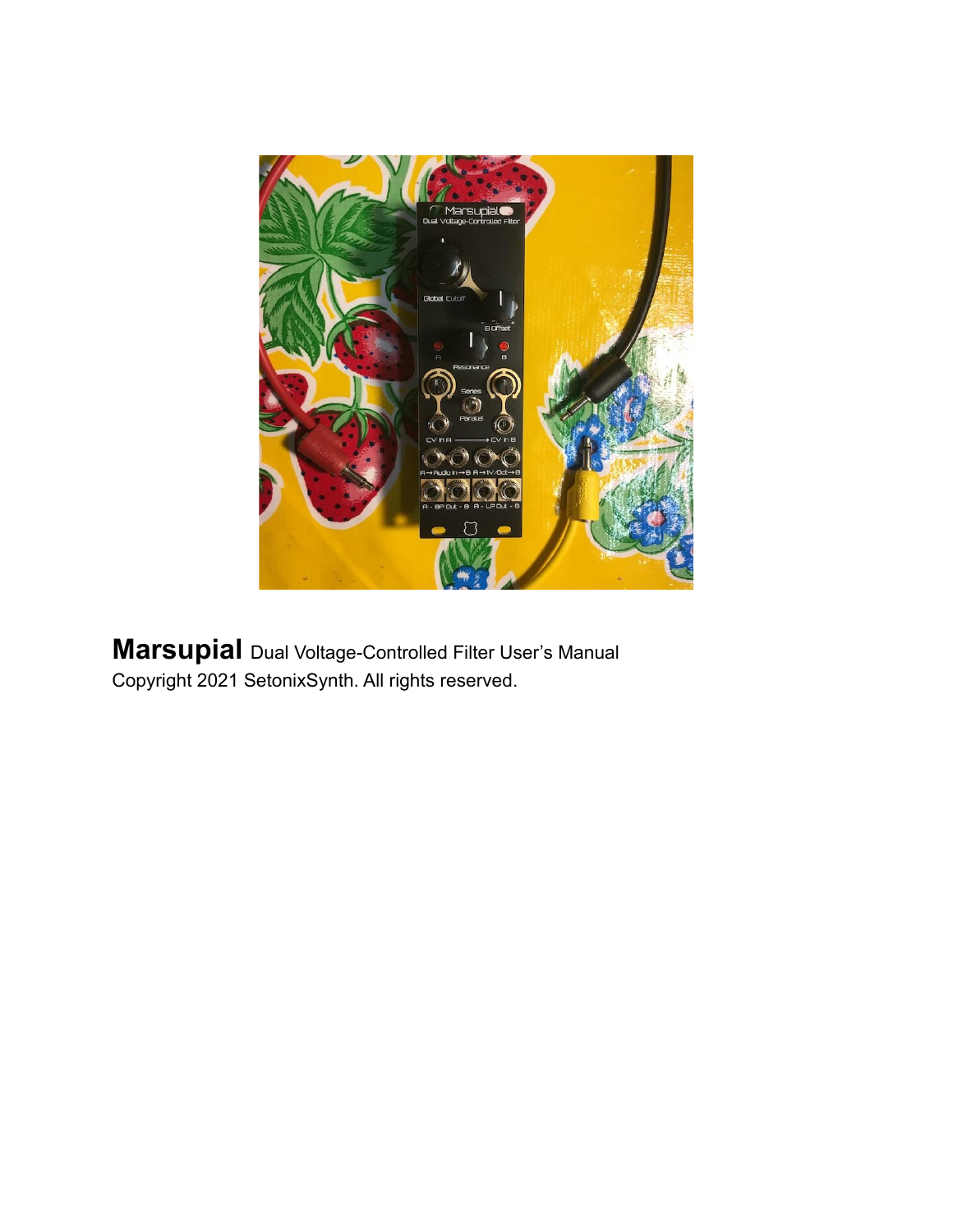## **Technical Specifications (Eurorack)**

Width: 8hp Depth: 25mm Current Draw: 36mA @ +12V; 35mA @ -12V

Hello and thank you for using the Marsupial Dual Voltage-Controlled Filter for Eurorack. We hope you will find its tones most pleasing!

## 1. Connecting your Marsupial

Use a typical 10-16-pin Eurorack ribbon power cable to connect the rear header of your Marsupial module to your Eurorack case's power bus. The -12V (red stripe) side of the ribbon cable must be aligned with the white silkscreen indicator stripe for proper use. This module is reverse diode protected, but it is still not recommended that you plug it in backwards to see what happens.

## 2. Theory of Operation

The Marsupial began life as a smaller filter meant primarily for Stereo use, with an IC at its core (the AS3350 Dual Filter chip) geared toward this use. As such, it is a very effective Stereo filter over the entire frequency range in Parallel mode with the B Offset knob set in the center, useful for processing stereo sounds through simple manipulation of the Global Cutoff and Resonance controls and patching of CV into Filter A's controls with nothing patched to Filter B, thus creating normalized control of both filters.

However, upon testing various early prototypes it became apparent that the Marsupial's true sonic power and much of its most interesting behavior comes from interaction between the two filters, and to this end the module's relatively simple controls are designed to establish interesting relationships between the cutoff frequency of each. Simple offset of Filter B is a powerful tool to create timbral "movement" by controlling the sharpness to which harmonics are removed at each of the two filters' cutoff frequencies, and then the attenuverters on each CV Input can be used to play with the space between each cutoff. Interesting and otherworldly sounds can come from overlapping the two filters using nothing more than a simple envelope or LFO for modulation.

Once the relationship between the two filters has been established via the Offset knob and CV inputs, the whole configuration can be shifted across the whole frequency spectrum using the Global Cutoff knob, or 1V/Octave Input A with nothing patched into 1V/Octave Input B. This creates easily-controllable complex filter sounds, especially once multiple outputs are mixed together.

Both filters in the Marsupial contain an enhanced Resonance circuit which allow the filter's tone to go from subtle tone-shaping, to powerful sympathetic resonance, to a clean sine-wave which tracks 1V/Octave signal well over approximately 5 octaves when self-resonating. Self-resonance will mix with any audio input.

# 3. Summary of Functions

The Marsupial contains two separate filters, referred to on the panel as "A" and "B". Each Filter has its own separate Audio input, attenuverted Control Voltage input, unattenuated 1V/Oct control input, and Bandpass and Lowpass outputs. The Global Cutoff and Resonance knobs provide master control over the cutoff and resonance of both filters respectively, while the B Offset knob positions Filter B's cutoff relative to that of Filter A, providing an offset of approximately 2.5 Octaves on either side of center. The